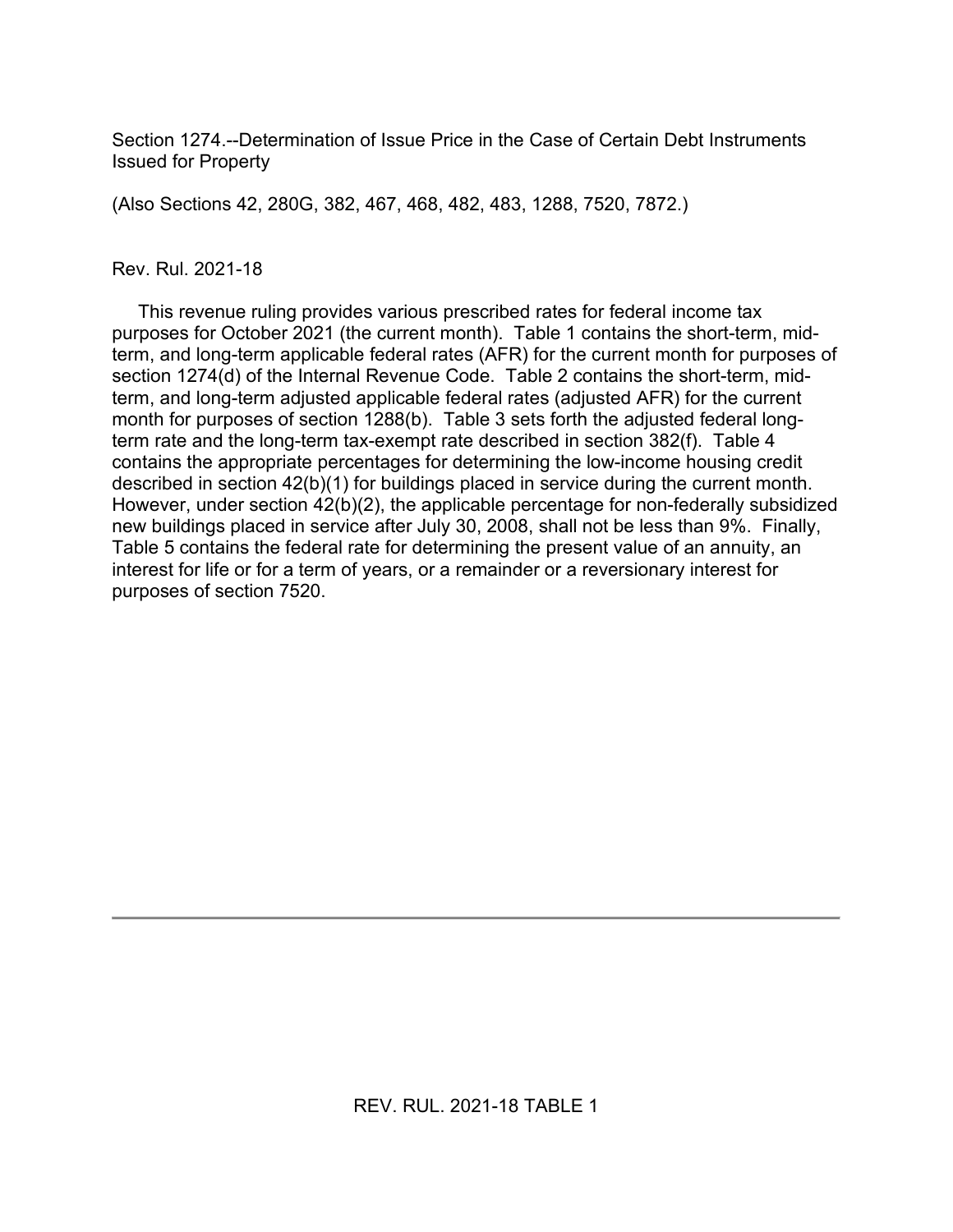# Applicable Federal Rates (AFR) for October 2021

|                                                                        | <b>Period for Compounding</b>                      |                                                    |                                                    |                                                    |  |
|------------------------------------------------------------------------|----------------------------------------------------|----------------------------------------------------|----------------------------------------------------|----------------------------------------------------|--|
|                                                                        | Annual                                             | Semiannual                                         | Quarterly                                          | Monthly                                            |  |
|                                                                        | Short-term                                         |                                                    |                                                    |                                                    |  |
| <b>AFR</b><br>110% AFR<br>120% AFR<br>130% AFR                         | 0.18%<br>0.20%<br>0.22%<br>0.23%                   | 0.18%<br>0.20%<br>0.22%<br>0.23%                   | 0.18%<br>0.20%<br>0.22%<br>0.23%                   | 0.18%<br>0.20%<br>0.22%<br>0.23%                   |  |
|                                                                        | Mid-term                                           |                                                    |                                                    |                                                    |  |
| <b>AFR</b><br>110% AFR<br>120% AFR<br>130% AFR<br>150% AFR<br>175% AFR | 0.91%<br>1.00%<br>1.09%<br>1.18%<br>1.37%<br>1.60% | 0.91%<br>1.00%<br>1.09%<br>1.18%<br>1.37%<br>1.59% | 0.91%<br>1.00%<br>1.09%<br>1.18%<br>1.37%<br>1.59% | 0.91%<br>1.00%<br>1.09%<br>1.18%<br>1.37%<br>1.58% |  |
|                                                                        | <u>Long-term</u>                                   |                                                    |                                                    |                                                    |  |
| <b>AFR</b><br>110% AFR<br>120% AFR<br>130% AFR                         | 1.74%<br>1.91%<br>2.09%<br>2.26%                   | 1.73%<br>1.90%<br>2.08%<br>2.25%                   | 1.73%<br>1.90%<br>2.07%<br>2.24%                   | 1.72%<br>1.89%<br>2.07%<br>2.24%                   |  |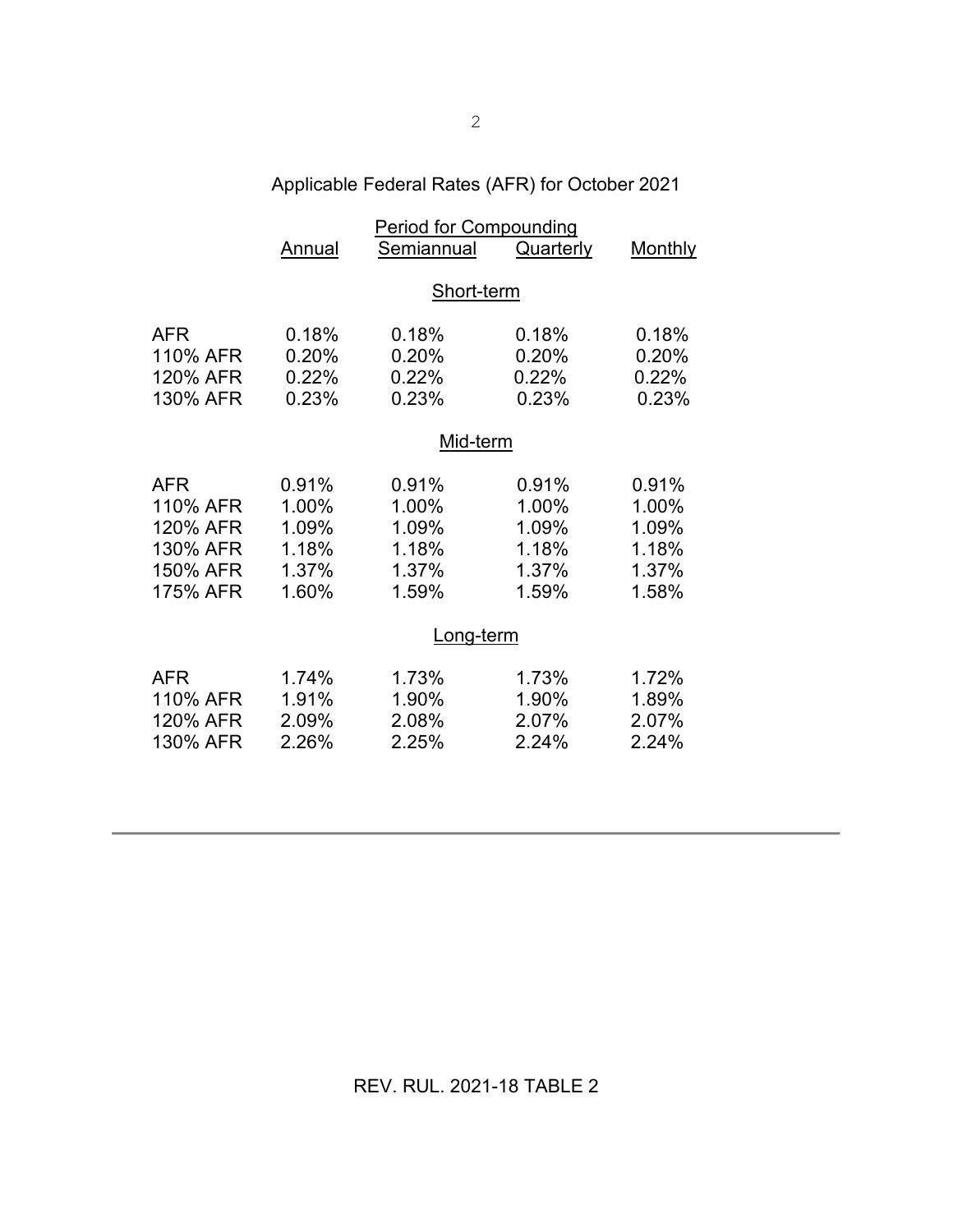### Adjusted AFR for October 2021

|                            | Annual | Period for Compounding<br>Semiannual | Quarterly | Monthly |
|----------------------------|--------|--------------------------------------|-----------|---------|
| Short-term<br>adjusted AFR | 0.14%  | 0.14%                                | 0.14%     | 0.14%   |
| Mid-term<br>adjusted AFR   | 0.69%  | 0.69%                                | 0.69%     | 0.69%   |
| Long-term<br>adjusted AFR  | 1.31%  | 1.31%                                | 1.31%     | 1.31%   |

### REV. RUL. 2021-18 TABLE 3

Rates Under Section 382 for October 2021

| Adjusted federal long-term rate for the current month                                                                                                                                | 1.31% |
|--------------------------------------------------------------------------------------------------------------------------------------------------------------------------------------|-------|
| Long-term tax-exempt rate for ownership changes during the<br>current month (the highest of the adjusted federal long-term<br>rates for the current month and the prior two months.) | 1.44% |

## REV. RUL. 2021-18 TABLE 4

Appropriate Percentages Under Section 42(b)(1) for October 2021 Note: Under section 42(b)(2), the applicable percentage for non-federally subsidized new buildings placed in service after July 30, 2008, shall not be less than 9%.

| Appropriate percentage for the 70% present value low-income<br>housing credit | 7.30% |
|-------------------------------------------------------------------------------|-------|
| Appropriate percentage for the 30% present value low-income<br>housing credit | 3.13% |

REV. RUL. 2021-18 TABLE 5

Rate Under Section 7520 for October 2021